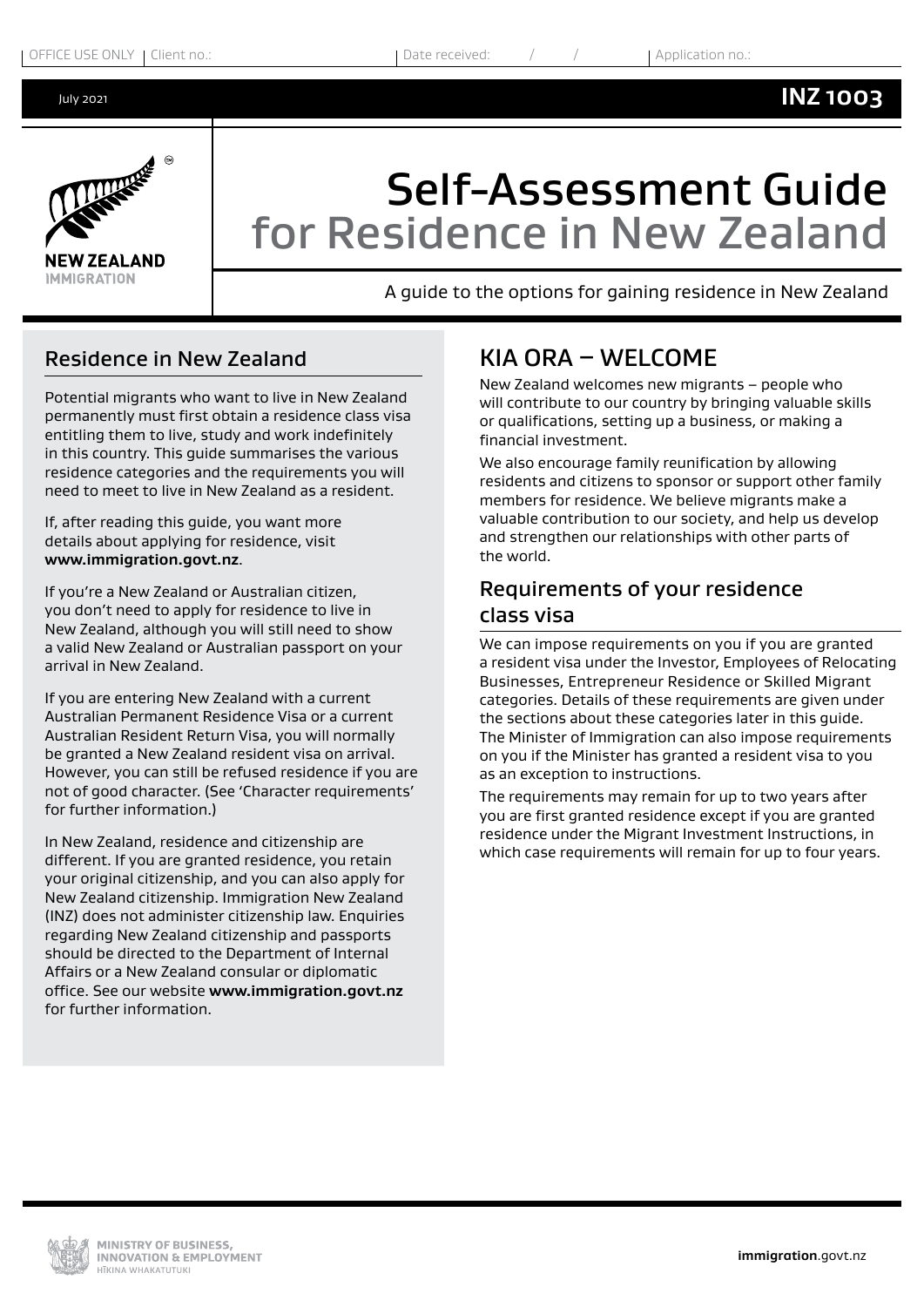# **CONTENTS**

| Residence in New Zealand                            | 1              |
|-----------------------------------------------------|----------------|
| KIA ORA - WELCOME                                   | 1.             |
| Requirements of your residence class visa           | 1.             |
| How decisions are made                              | 3              |
| Your health, character and English language ability | 3              |
| Your application                                    | 3              |
| Other things you need to know                       | 4              |
| <b>SKILLED/BUSINESS STREAM</b>                      | 5              |
| <b>Skilled Migrant Category</b>                     | 5              |
| Skilled Migrant quick check                         | 7              |
| The Skilled Migrant Category points system          | $\overline{7}$ |
| <b>Business categories</b>                          | 8              |
| Residence from Work categories                      | 9              |
| <b>FAMILY SPONSORED STREAM</b>                      | 11             |
| <b>Family Category</b>                              | 11             |
| <b>INTERNATIONAL/HUMANITARIAN STREAM</b>            | 13             |
| Refugee Family Support Category                     | 14             |
| <b>Pacific Access Category</b>                      | 14             |
| Samoan Quota Scheme                                 | 16             |
| Victims of domestic violence                        | 16             |
| <b>Pitcairn Islanders</b>                           | 16             |
| For more information                                | 16             |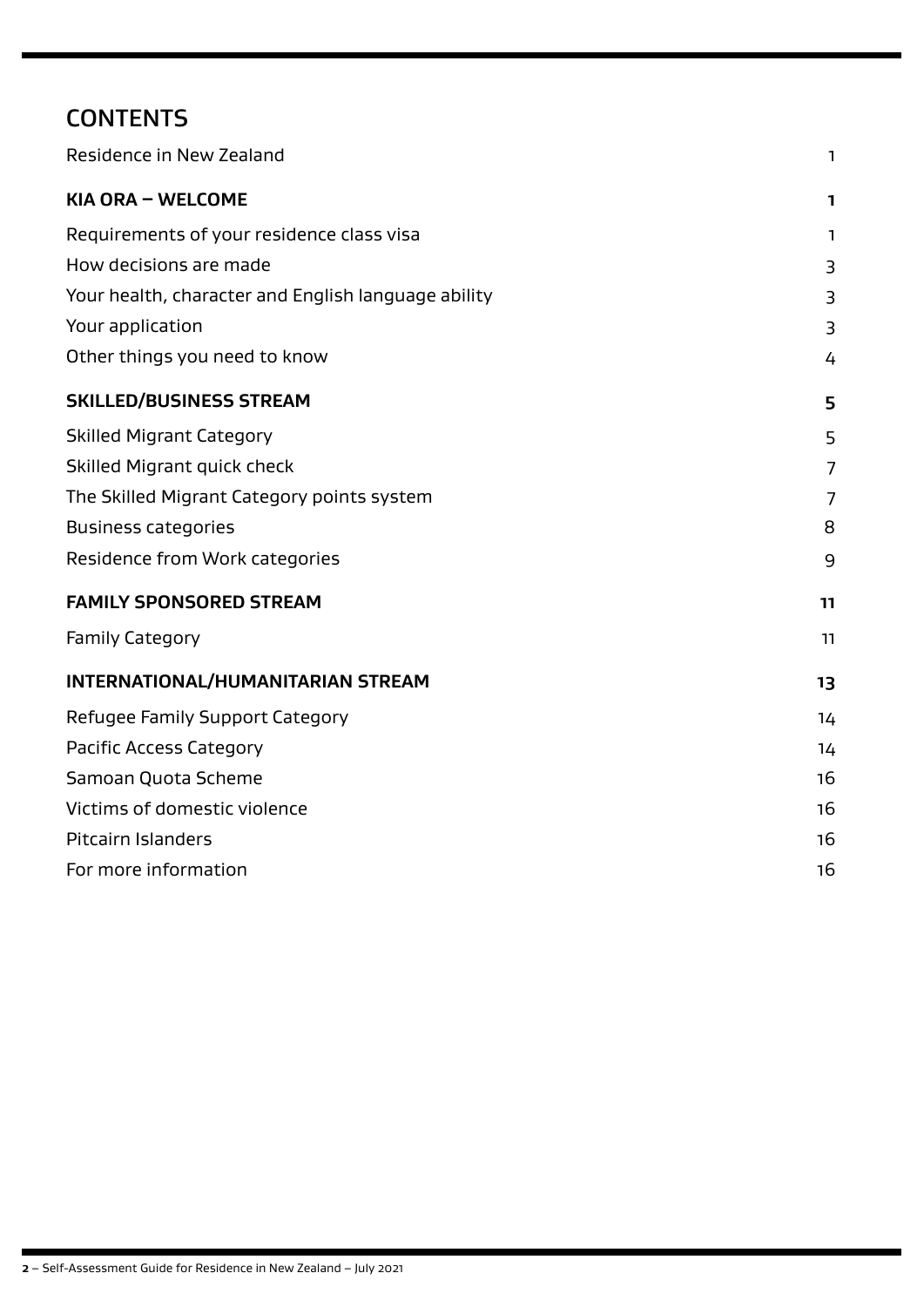<span id="page-2-0"></span>If you show us that you've met them after this time, we will write to you confirming that the requirements no longer apply. After this your residence status is permanent. It is important that you meet the requirements within this time as if you don't you (and any accompanying family members) may become liable for deportation.

### How decisions are made

The Minister of Immigration sets residence instructions. By law, INZ must assess applications according to the rules of these instructions.

# Your health, character and English language ability

### Health requirements

Read our leaflet *Health Requirements (INZ 1121*) for full details of the health information you will need to submit as part of your application.

### Character requirements

You and any family members included in your application must be of good character, whatever the category. To prove that, you and everyone in your family who is 17 years of age and older needs to provide police certificates from:

- your country of citizenship (unless you can provide satisfactory evidence to an immigration officer that a police certificate is either not available or is unduly difficult to obtain); and
- any country you have been in for 12 months or more in the last 10 years, whether in one visit or more.

For information on how to obtain a police certificate you can visit our website

#### **[www.immigration.govt.nz/policecertificate](https://www.immigration.govt.nzwww.immigration.govt.nz/policecertificate)**.

Accessing the website is the quickest means of obtaining this information. However, if you do not have access to the internet you can call us on 0508 55 88 55 if you are in New Zealand.

You will probably be refused residence in New Zealand on character grounds if:

- you have ever been convicted and sentenced to imprisonment for five years or more; or
- you are subject to a current or permanent prohibition on entering New Zealand, or have been deported from another country; or
- there is reason to believe you might be associated with criminal groups, constitute a danger to New Zealand, or engage in criminal offending after your arrival.

### English language requirements

You will have a better chance of settling successfully in New Zealand if you can speak English. You (and everyone else aged 16 or over who is accompanying you) will need to meet a minimum standard of English if you are applying under the Skilled Migrant, Pacific Access or Business categories (except the Investor Plus (Investor 1 Category)). If you are applying under Religious Worker instructions you will be required to meet the minimum English language requirements. You won't need to meet English language requirements if you're applying under any other residence from work categories. However, all partners and/or children included in any residence from work category application, including under Religious Worker instructions, will need to meet English language requirements.

Details of the minimum standards for each category, and what evidence you need to provide, can be found on our website **[www.immigration.govt.nz](https://www.immigration.govt.nzwww.immigration.govt.nz)**. Alternatively, see our leaflet *English Language Information (INZ 1060)*.

# Your application

### Principal applicant

The principal applicant is the person who will be primarily assessed against the instructions criteria. If this is you, you should fill in the application form.

### Non-principal applicants

Non-principal applicants are any other people who you include in the application, such as your partner and/or children.

#### **Partners**

You can include your partner in your application, but you must have been living together in a genuine and stable relationship for at least 12 months and meet other minimum requirements for your partnership to be recognised. See 'Minimum requirements for recognition of partnerships'.

#### Dependent children

You can include your children and your partner's children in your application if they are single and aged 17 or younger or are single, aged 18-24 years and have no children of their own. Children aged 21 to 24 years must be either totally or substantially reliant on you or your partner for financial support, whether or not they are living with you or your partner.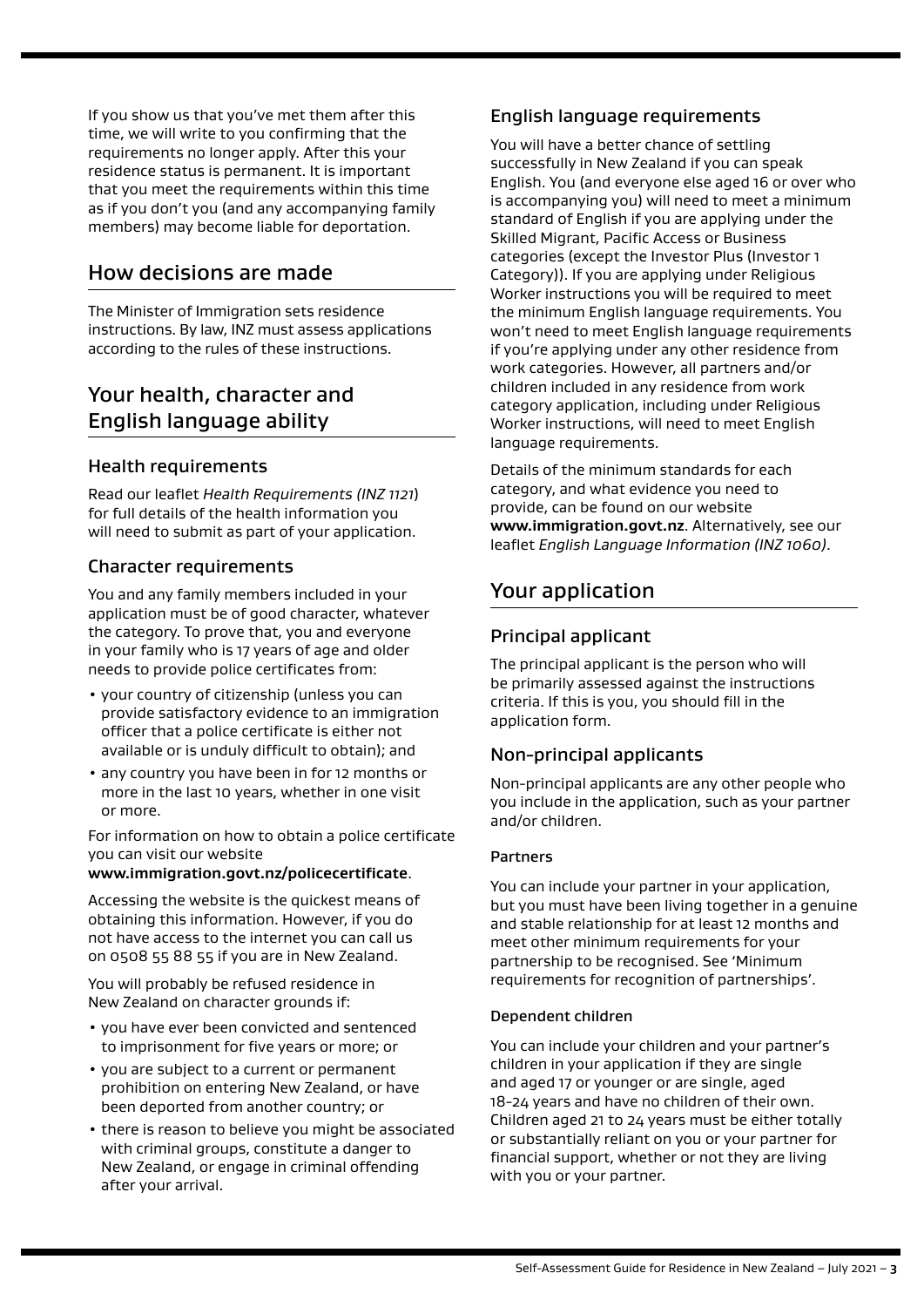<span id="page-3-0"></span>Your partner's children cannot be approved for residence unless you and your partner are able to meet the minimum requirements for recognition of partnerships (see 'Minimum requirements for recognition of partnerships').

If you are applying for residence under the Parent Category or the Parent Retirement Category, you will not be eligible for residence if you have dependent children.

#### Custody of dependent children

If you have custody of a child who is under 16 years of age and you are separated or divorced from the other parent, you need to provide us with evidence that you have the legal right to remove that child from their home country.

#### Customary adoptions

Children who have been informally adopted at an early age by members of their extended family according to custom are regarded as members of the host family into which they were adopted and will not be approved for residence as part of your family.

#### Mandatory inclusion of family members

If you submit a residence application and hold a work visa and your partner and/or children hold temporary visas linked to your work visa, they must be included and cannot be subsequently removed from your residence application. Failure to do so may result in your application being declined.

# Other things you need to know

### Agents, advisers and third parties

You can apply for residence by completing and submitting the necessary forms yourself or you can ask another person – such as a friend, lawyer, or immigration adviser – to help you. (We refer to people who help you in this way as your 'agent', 'adviser' or 'representative'.) We give all applicants equal treatment so you are free to choose whether or not to use an agent. Our website **[www.immigration.govt.nz](https://www.immigration.govt.nzwww.immigration.govt.nz)** has lots of information about migrating to and settling in New Zealand and also provides links to other services that may be able to help you.

Please be aware of the following if you do decide to use an agent, adviser or representative.

• You can give your own address or your agent's, adviser's or representative's address as our point of contact. However, there may be times when we want to work directly with you.

- If you give your agent's, adviser's or representative's address, we will send them all correspondence about your application – including notices for interviews and original documents.
- If you stop using the services of your agent, adviser or representative, or hire a new one, you will need to tell us in writing or we will continue to deal with them. If you are changing your immigration adviser, please use the form *Immigration Adviser Details (INZ 1160)*.
- You are responsible for any documents or information that you submit with your application as well as any information that your agent, adviser or representative submits on your behalf.

### Immigration levy

Applicants for residence must pay an immigration levy when they submit their application. Information about the immigration levy and the amount you will need to pay are in our Fees Guide (INZ 1028) and on our website **www.immigration.govt.nz/fees.**

### Advance passenger screening

New Zealand has implemented a system designed to enhance the security of New Zealand's borders. You may be refused permission to board your flight to come to, or return to New Zealand if:

- you do not have an appropriate visa to enter New Zealand; or
- your visa has expired; or
- your visa has not been transferred to your current/new passport or the passport being used to enter New Zealand.

To minimise any disruption to your travel plans, please ensure your travel documents are up to date and that you have the appropriate and current visa. If you have any questions check **[www.immigration.govt.nz](https://www.immigration.govt.nzwww.immigration.govt.nz)**.

### Tax obligations while residing in New Zealand

If you are planning to work in New Zealand, you will need an IRD number. All your tax, entitlement and personal details are linked to this number, which is unique to you. This is administered by Inland Revenue, New Zealand's tax service. You can apply for an IRD number online at www.ird.govt.nz/irdnum-individuals.

Most types of individual income derived from overseas are temporarily exempt from tax in New Zealand if you fulfil certain conditions.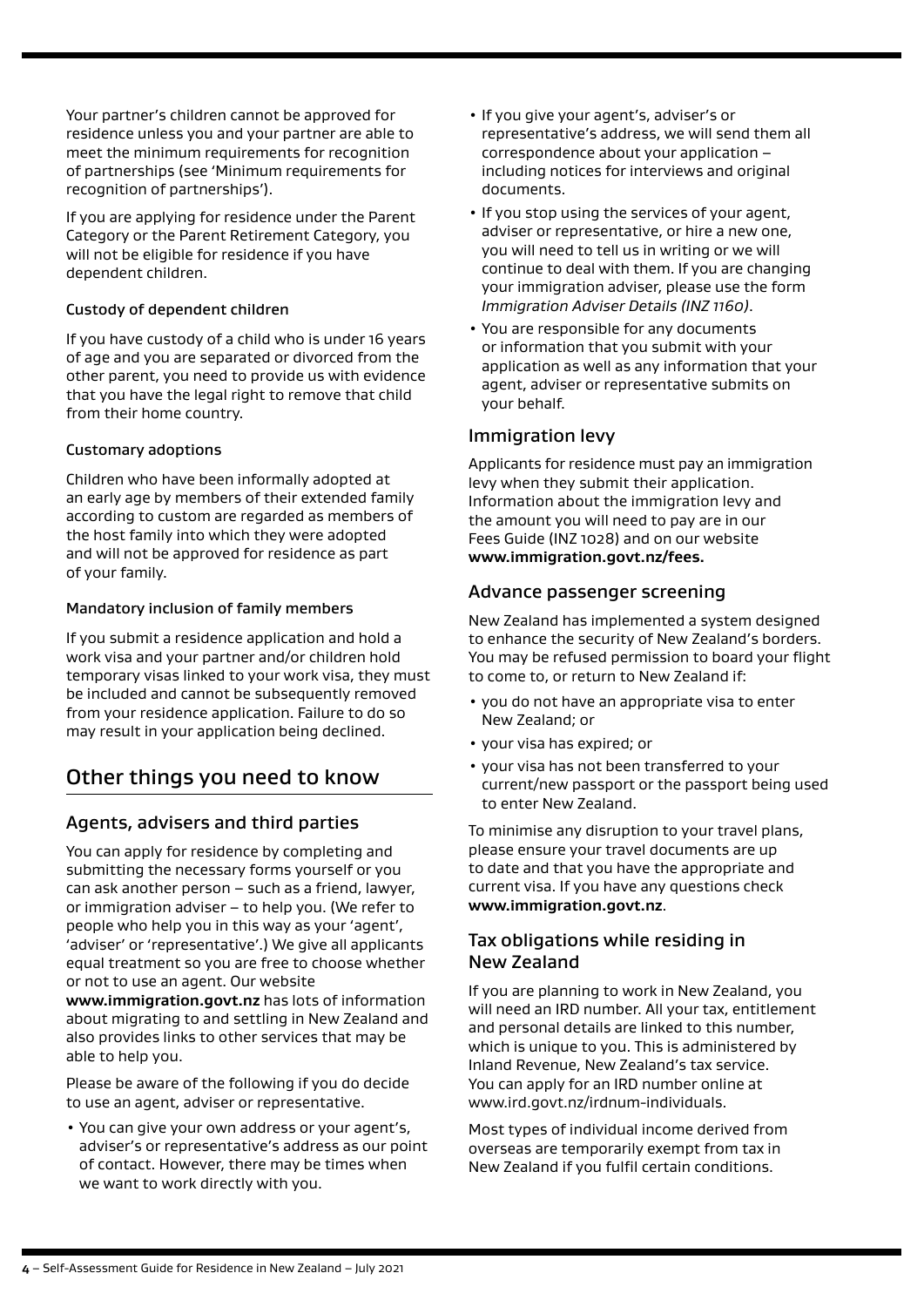The temporary tax exemption is available to new migrants and returning New Zealanders who have not been resident for tax purposes in New Zealand for at least 10 years. See **www.ird.govt.nz/temp-tax-exemption** for further information.

### Importing your car, boat, and/or household items

You may be able to bring your car, boat, and/or household items to New Zealand free of Customs charges. For detailed information on restrictions, and to find out if you must pay Customs charges, see the New Zealand Customs Service website **[www.customs.govt.nz](https://www.immigration.govt.nzwww.customs.govt.nz)**. For enquiries telephone 0800 428 786 (within New Zealand), +64 9 300 5399 (outside New Zealand), or email **[feedback@customs.govt.nz](mailto:feedback@customs.govt.nz)**.

### New Zealand Business Number

Where you enter the details of an organisation or business, the form will have a field for a New Zealand Business Number (NZBN). The NZBN should have 13 numbers and always begins with 94. An NZBN is a unique identifier for all organisations operating in New Zealand. You do not have to fill in the NZBN if you do not know what it is or if the organisation you are providing details about is based outside New Zealand. You can find more information about the NZBN, including finding an NZBN for a specific organisation, by going to **www.nzbn.govt.nz**.

### Residence Categories

On the following pages you will find an overview of the various instructions and the rules for each of the resident visa categories that make up the NZRP.

# SKILLED/BUSINESS STREAM

The purpose of the Skilled/Business stream is to help skilled and entrepreneurial migrants gain residence in New Zealand. The categories in this stream are the:

- Skilled Migrant Category;
- Business Categories (Migrant Investment Instructions, Entrepreneur Residence, Employees of Relocating Businesses); and
- Residence from Work categories (Talent (Accredited Employers) Residence Instructions, Talent (Arts, Culture, and Sports) Residence Instructions, and Long Term Skill Shortage List).

# The Skilled Migrant Category

New Zealand offers many opportunities for skilled migrants, particularly in industries and regions experiencing growth and skill shortages. The Skilled Migrant Category is for potential migrants who are interested in gaining New Zealand residence and have readily transferable skills and experience.

### Expression of Interest (EOI) process

Applying under the Skilled Migrant Category is a two-stage process: you submit an EOI into the EOI Pool. If it is selected from the Pool and you are invited to apply for residence, you will be given four months to lodge a residence application.

#### The prerequisites

To be considered under this category you need to be of good health, good character, have a reasonable standard of English, and be under the age of 56 years. To have an EOI accepted, you will also need to be claiming at least 100 points for what are called 'employability and capacity-building factors'—factors such as skilled employment, recognised qualifications and skilled work experience.

#### The points system

The points system is designed to prioritise potential migrants who have the most to offer New Zealand so that INZ can decide who to invite to apply for residence. Points are available for skilled employment in New Zealand, work experience, qualifications and age. Bonus points are also available. The points and bonus points are set out on the table under 'The Skilled Migrant Category points schedule'.

#### Applying under the Skilled Migrant Category

The Skilled Migrant Category prioritises people who are qualified, skilled migrants and already have skilled jobs (or job offers) in New Zealand. Research has confirmed that these migrants are able to settle more quickly than others and as a result match New Zealanders in salary levels and standards of living.

### The process

#### Step one: Self-assessment

Complete the points indicator and view the criteria on the INZ website **[www.immigration.govt.nz/skilledmigrant](https://www.immigration.govt.nzwww.immigration.govt.nz/skilledmigrant)**. Once you have an idea of what you may be able to claim points for, you should examine the criteria in detail by consulting the *Skilled Migrant Category Expression of Interest Guide (INZ 1101)*.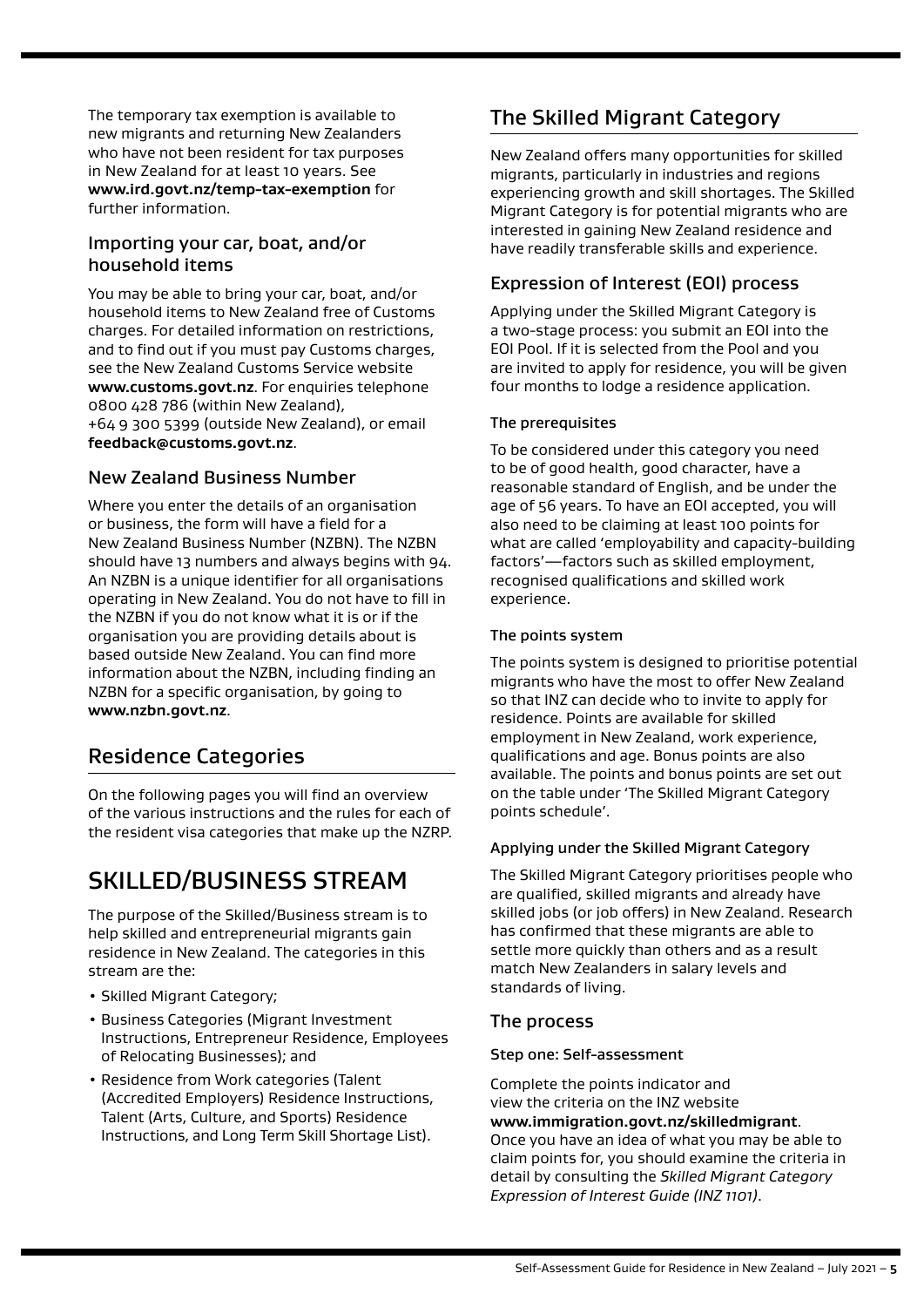#### <span id="page-5-0"></span>Step two: Create and submit an EOI

Complete an Expression of Interest. In this, you tell us about your health, character, age and English language ability, as well as the factors that will earn you points. When it is completed, submit it to INZ where it will be checked to ensure that all relevant information has been supplied.

You can complete and submit an Expression of Interest form online at **[www.immigration.govt.nz](https://www.immigration.govt.nzwww.immigration.govt.nz)** or on a hard copy form, which you can download from our website. The online form is easier to complete and is also less expensive than submitting a paper form.

You need at least 100 points to submit an Expression of Interest.

#### Step three: EOI Pool selection

Expressions of Interest that have enough points above a set number are selected automatically. The selection point may change as necessary to manage the achievement of the New Zealand Residence Programme. See www.immigration.govt.nz for more information on the number of points needed for automatic selection.

Once your Expression of Interest has been selected from the pool, following some checking, you may be invited to lodge an application for residence.

An Expression of Interest is current for a period of six months from the date of submission to the pool. If selection(s) of Expressions of Interest occur within the six-month period and yours is not selected, we will automatically withdraw your Expression of Interest at the end of the six-month period. If your Expression of Interest is selected from the pool but later returned to the pool by an immigration officer (for example if you are not awarded some of the points you claimed, but still have at least 100 points), your Expression of Interest will also be automatically withdrawn from the pool, six months from the date it was first submitted.

If your Expression of Interest is withdrawn, you can submit another one if you wish.

If we have not selected any Expressions of Interest over the six-month period, all Expressions of Interest will remain in the pool until we make the next selection.

#### Step four: Invitation to Apply

If you are drawn from the pool, we may send you an Invitation to Apply for residence. After you have been invited to apply you will need to send us all the necessary documents to support the claims you made in your Expression of Interest – such as passports, qualifications and relevant certificates (original documents or certified copies). The application for residence is a much simpler form to complete because you will have supplied much of the necessary information with your Expression of Interest.

#### Step five: Residence application assessment

We assess your application against the Skilled Migrant Category criteria. We also verify everything you have told us in your Expression of Interest. If you are awarded enough points to meet the selection criteria at the date your Expression of Interest was selected, including points for skilled work experience or recognised qualification(s), you may be granted residence.

You will need to be awarded points for skilled employment in New Zealand—either a job or job offer—unless you have a Master's or Doctorate level qualification awarded following two years of full-time study in New Zealand. If you have enough points to meet the criteria at the date your Expression of Interest was selected, but you are not awarded points for skilled employment or a Master's or Doctorate gained in New Zealand, you will be able to apply for a work visa for the purpose of obtaining skilled employment in New Zealand. While your work visa is valid, the decision on your application will be deferred.

### Step six: Settling in New Zealand

We have a range of tools and resources to help you prepare for living and working in New Zealand.

The New Zealand Now website (www.newzealandnow.govt.nz) is a migrant's guide to living, working and moving to New Zealand. It includes tips on getting started in New Zealand and settling in.

The NZ Ready tool (nzready.immigration.govt.nz) covers a range of topics, and generates a tailored list of things to know and things to do to make your migration journey a success.

# Skilled Migrant points indicator

If your want to check how many points you are able to claim, use the points indicator at: www.immigration.govt.nz/pointsindicator.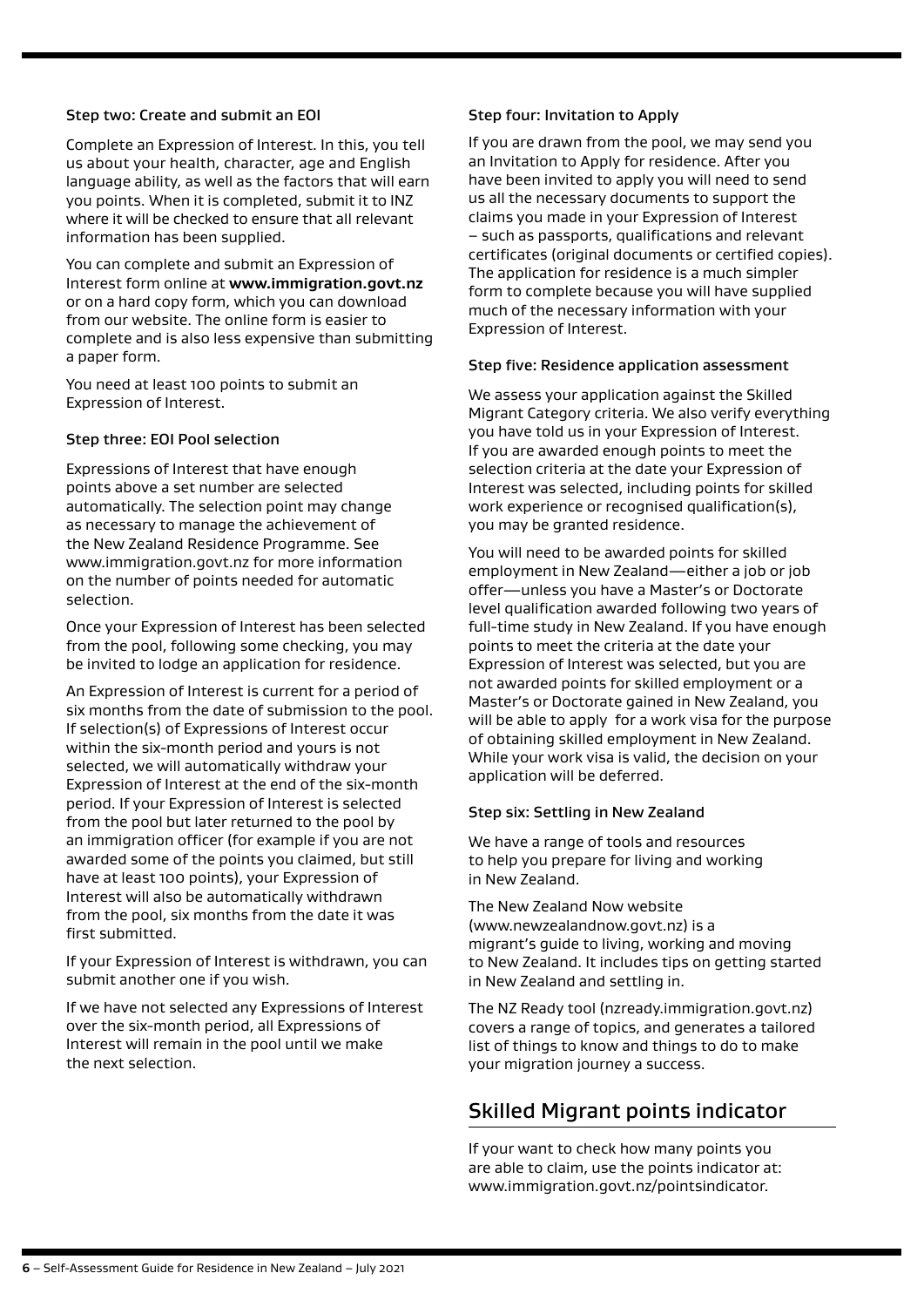# <span id="page-6-0"></span>The Skilled Migrant Category points schedule

The table below shows how points are allocated under the Skilled Migrant Category. Refer to the *Skilled Migrant Category Expression of Interest Guide (INZ 1101)* to get more information, definitions of terms, and an indication of your potential points score and eligibility under this category.

| <b>Factors</b>                                                                                                                               | <b>Points</b> |  |  |
|----------------------------------------------------------------------------------------------------------------------------------------------|---------------|--|--|
| Skilled employment                                                                                                                           |               |  |  |
| Current skilled employment or offer of skilled employment in New Zealand                                                                     | 50            |  |  |
| Bonus points for skilled employment or offer of skilled employment                                                                           |               |  |  |
| In an area of absolute skills shortage                                                                                                       | 10            |  |  |
| In a region outside Auckland                                                                                                                 | 30            |  |  |
| Partner's skilled employment or offer of skilled employment in New Zealand                                                                   | 20            |  |  |
| High remuneration (see 'SMC terms' for details)                                                                                              | 20            |  |  |
| <b>Skilled work experience</b>                                                                                                               |               |  |  |
| 2 years                                                                                                                                      | 10            |  |  |
| 4 years                                                                                                                                      | 20            |  |  |
| 6 years                                                                                                                                      | 30            |  |  |
| 8 years                                                                                                                                      | 40            |  |  |
| 10 years                                                                                                                                     | 50            |  |  |
| Bonus points if skilled work experience in New Zealand                                                                                       |               |  |  |
| 1 year or more                                                                                                                               | 10            |  |  |
| Bonus points for work experience in an area of absolute skills shortage                                                                      |               |  |  |
| 2 to 5 years                                                                                                                                 | 10            |  |  |
| 6 years or more                                                                                                                              | 15            |  |  |
| Points for recognised qualification                                                                                                          |               |  |  |
| Recognised level 3 qualification, if included on the List of Qualifications Exempt from Assessment                                           | 40            |  |  |
| Level 4 to 6 on the NZQF (e.g trade qualification, diploma)                                                                                  | 40            |  |  |
| Level 7 or 8 on the NZQF (e.g bachelor degree, bachelor degree with Honours).                                                                | 50            |  |  |
| Level 9 or 10 on the NZQF (e.g Masters degree, Doctorate)                                                                                    | 70            |  |  |
| <b>Bonus points for qualifications</b>                                                                                                       |               |  |  |
| 2 years of full-time study in New Zealand completing a recognised bachelor degree (level 7 on the NZQF)<br>New Zealand qualification         | 10            |  |  |
| 1 year of full-time study in New Zealand completing a recognised post-graduate New Zealand qualification<br>(levels 8, 9, or 10 on the NZOF) | 10            |  |  |
| 2 years of full-time study in New Zealand completing a recognised post-graduate New Zealand qualification<br>(level 9 or 10 on the NZQF)     | 15            |  |  |
| Partner's qualifications<br>- recognised level 7 or 8 qualification                                                                          | 10            |  |  |
| - recognised level 9 or greater qualification                                                                                                | 20            |  |  |
| Points for age                                                                                                                               |               |  |  |
| 20 to 39                                                                                                                                     | 30            |  |  |
| 40 to 44                                                                                                                                     | 20            |  |  |
| 45 to 49                                                                                                                                     | 10            |  |  |
| 50 to 55                                                                                                                                     | 5             |  |  |
|                                                                                                                                              |               |  |  |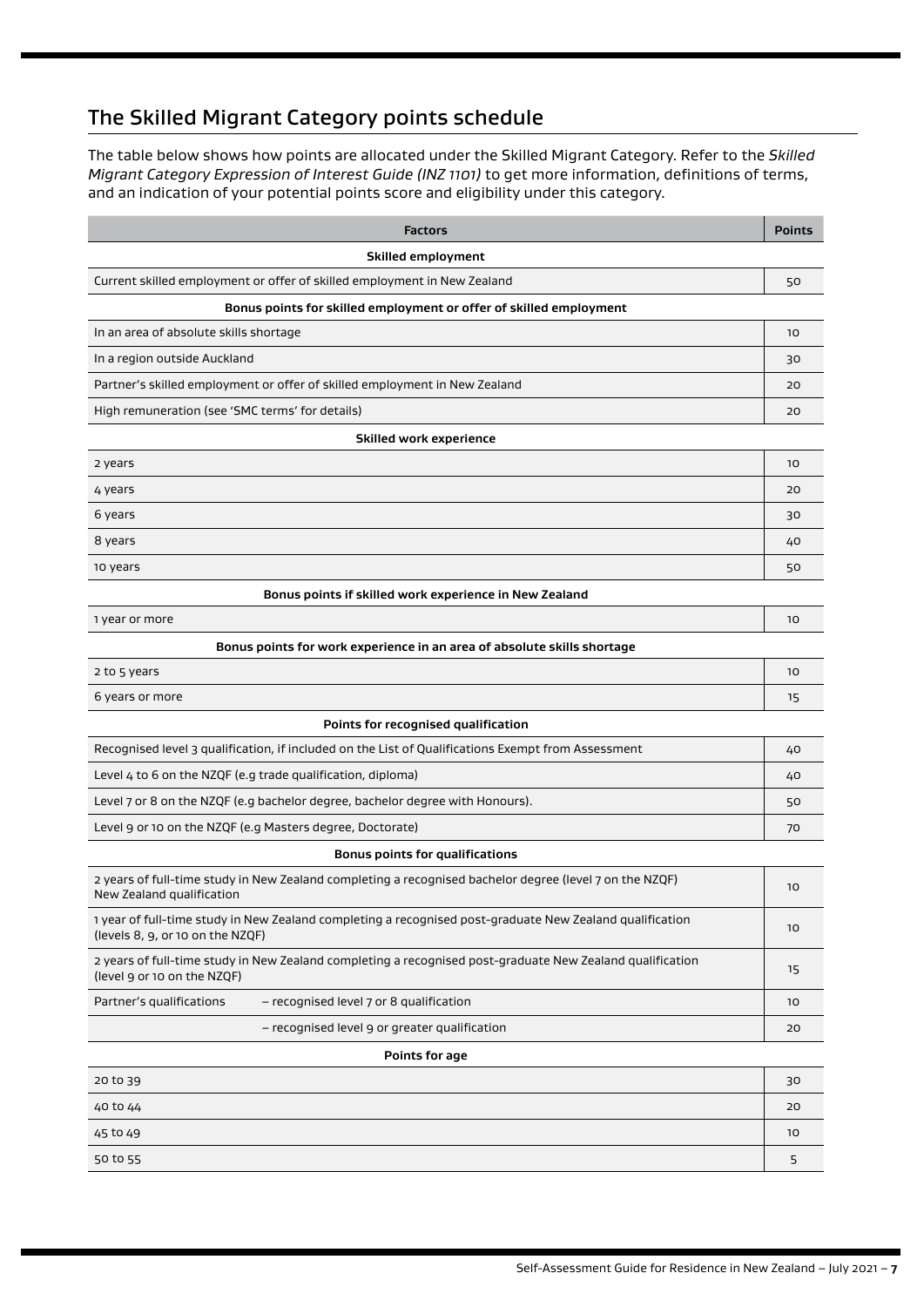### <span id="page-7-0"></span>Business categories

You can be granted residence under the Migrant Investment Instructions, the Entrepreneur Residence Category, or Employees of Relocating Businesses Category. We also have another business category – the Entrepreneur Work Visa – that is a temporary entry category intended to lead to residence under the Entrepreneur Residence Category.

People wanting to establish a business in New Zealand can be granted a work visa under the Entrepreneur Work Visa Category for three years, and apply for residence under the Entrepreneur Residence Category after operating their own business for two years or after operating it for six months if it is a high value business, which meets the criteria below. For more information on the Entrepreneur Work Visa, please check our website **[www.immigration.govt.nz](https://www.immigration.govt.nzwww.immigration.govt.nz)**.

### Migrant Investment Instructions

| <b>Key</b><br>requirements                             | <b>Investor Plus</b><br>(Investor<br>1 Category) | Investor<br>(Investor 2 Category)                                                                                                                                     |
|--------------------------------------------------------|--------------------------------------------------|-----------------------------------------------------------------------------------------------------------------------------------------------------------------------|
| Age                                                    | No requirement                                   | 65 or younger                                                                                                                                                         |
| <b>Business</b><br>experience                          | No requirement                                   | Minimum of<br>three years                                                                                                                                             |
| Investment<br>funds                                    | Minimum of NZ\$10<br>million                     | Minimum of<br>NZ\$3 million                                                                                                                                           |
| Principal<br>applicant's<br><b>English</b><br>language | No requirement                                   | Qualify for a<br>minimum of 1 point<br>for English language<br>ability under<br>instructions BJ5.35;<br>or other evidence<br>under instructions<br>BJ5.35.1 or BF2.1. |
| <b>Family</b><br>member's<br>English<br>language       | No requirement                                   | Same as principal<br>applicant or pre-<br>purchase ESOL<br>tuition.                                                                                                   |

Applicants under both categories must be healthy and of good character. If approved residence, applicants under both categories must maintain their investment funds in New Zealand for a minimum period of time. They must also spend a certain number of days in New Zealand as residents. Find out more about these conditions on our website.

#### Both categories

All funds must be legally earned and owned either solely by you, or jointly by you and your partner or you and your dependent children. If the funds are owned partly by your partner, you will need to have been living in a genuine and stable partnership for a minimum of 12 months and meet the minimum requirements for recognition of partnerships (see 'Minimum requirements for recognition of partnerships') for the funds to be acceptable.

#### Investor (Investor 2 Category)

The Investor (Investor 2 Category) is a points-based category in which applicants must first submit an Expression of Interest and claim points in the areas of age, English language, business experience, and investment funds. The Expression of Interest will be entered into a pool if the minimum entry requirements noted in the table above are met and a minimum score of 20 points is achieved. Expressions of Interest will be selected from the pool periodically according to their points ranking. Selection from the pool may result in an Invitation to Apply for residence.

You will need to state what evidence you have to support your claims for points on the Expression of Interest form, but won't need to actually provide documents until you submit your application for residence.

### Entrepreneur Residence Category

To apply under the Entrepreneur Residence Category you need to:

- have successfully established a business in New Zealand
- be self-employed in the business
- be healthy and of good character
- meet a minimum standard of English
- not have applied for or been granted social welfare benefits in New Zealand.

Each category has additional specific requirements.

| <b>Entrepreneur Residence</b><br>Category (2 years)                                                  | <b>Entrepreneur Residence</b><br>Category (6 months)                                                                                                                                  |
|------------------------------------------------------------------------------------------------------|---------------------------------------------------------------------------------------------------------------------------------------------------------------------------------------|
| You must have been lawfully<br>working in your business<br>in New Zealand for at least<br>two years. | You must hold a current<br>Long Term Business Visa<br>or Entrepreneur Work Visa<br>and have been lawfully<br>working in your business in<br>New Zealand for at least six<br>months.   |
| Your business has<br>significantly benefited<br>New Zealand and is trading<br>profitably.            | You have invested at least<br>NZ\$0.5 million into your<br>established business and<br>have created a minimum<br>of three full-time jobs<br>for New Zealand citizens<br>or residents. |

To have successfully established a business in New Zealand you must have established or purchased, or made a substantial investment (a minimum of 25 per cent of the shareholding of a business) in a business operating in New Zealand.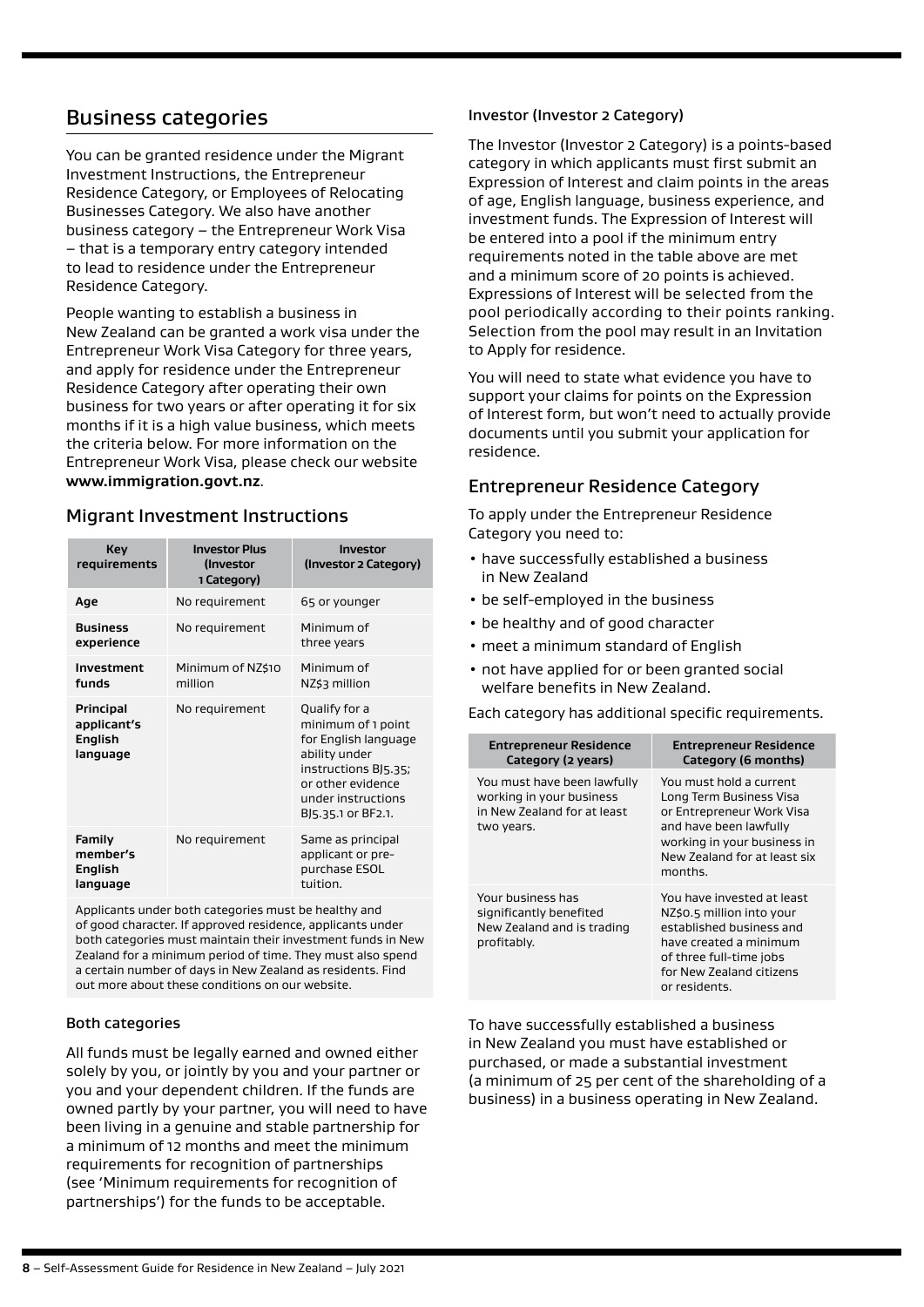<span id="page-8-0"></span>A business is considered to benefit New Zealand significantly if it promotes New Zealand's economic growth through, for example:

- introducing new or enhancing existing technology, management or technical skills; or
- introducing new or enhancing existing products, services or export markets; or
- creating new or significantly expanding existing export markets; or
- creating new job opportunities for New Zealand citizens or residents; or
- revitalising an existing business.

The business must be trading profitably on the date you lodge your application or must clearly have the potential to become profitable within the following 12 months.

### Employees of Relocating Businesses **Category**

This category aims to promote New Zealand as a place in which to relocate businesses.

To be considered under this category the owner(s) of the relocating business needs to satisfy us that the business will:

- operate in New Zealand; and
- be of benefit to New Zealand; and
- comply with all relevant employment and immigration law in force in New Zealand.

New Zealand Trade and Enterprise must support the relocation of the business. We will consult with New Zealand Trade and Enterprise to determine its support for the relocation of the business.

To be approved under this category you need to:

- be a key employee of a business that is proposing to relocate to New Zealand
- not qualify for residence under other residence categories
- be healthy and of good character, and
- meet a minimum standard of English.

You are a key employee if the chief executive officer of the relocating business satisfies us that you will be essential to the operation of the business in New Zealand.

If your application is approved, we will send you a letter setting out the requirements that apply to you, your partner and children (see 'Requirements of your residence class visa'). Under the Employees of Relocating Businesses Category, these requirements are that you:

• work in the business for the 24 months following its relocation to New Zealand

- tell us if your address changes within this time, and
- show us that you've met the first requirement within three months after the initial 24-month period has ended.

### Residence from Work categories

### Talent (Accredited Employers) Residence **Category**

This is a residence category for people who were granted a 30-month temporary work visa to allow them to work for an accredited employer in New Zealand.

To be approved for residence you must:

- be in New Zealand when the application for residence is lodged
- have held a work visa granted under the Talent (Accredited Employers) Work Category for at least 24 months
- during the currency of that visa, have been employed in New Zealand for a period of 24 months by an accredited employer (or another employer if you were granted a variation of conditions to your work visa by INZ allowing you to work for them instead)
- have current ongoing employment with a minimum base salary that meets the salary threshold that was in place when you applied for your Talent (Accredited Employers) work visa
- hold full or provisional registration, if full or provisional registration is required to practise in your occupation in New Zealand, and
- be healthy and of good character.

Your employment must be:

- full-time (on average, at least 30 hours per week)
- ongoing (permanent or indefinite, or for a stated term of at least 12 months)
- genuine, and
- compliant with relevant employment law in force in New Zealand. This includes having a written employment agreement specifying the necessary terms and conditions, and meeting holiday, special leave and occupational health and safety requirements.

If you applied for your Talent (Accredited Employers) work visa before 7 October 2019 and you have a base salary of NZ\$90,000, you may be eligible for a permanent resident visa.

Employers who want to know more about employer accreditation should go to our website: **www. immigration.govt.nz/talentaccreditedemployer**.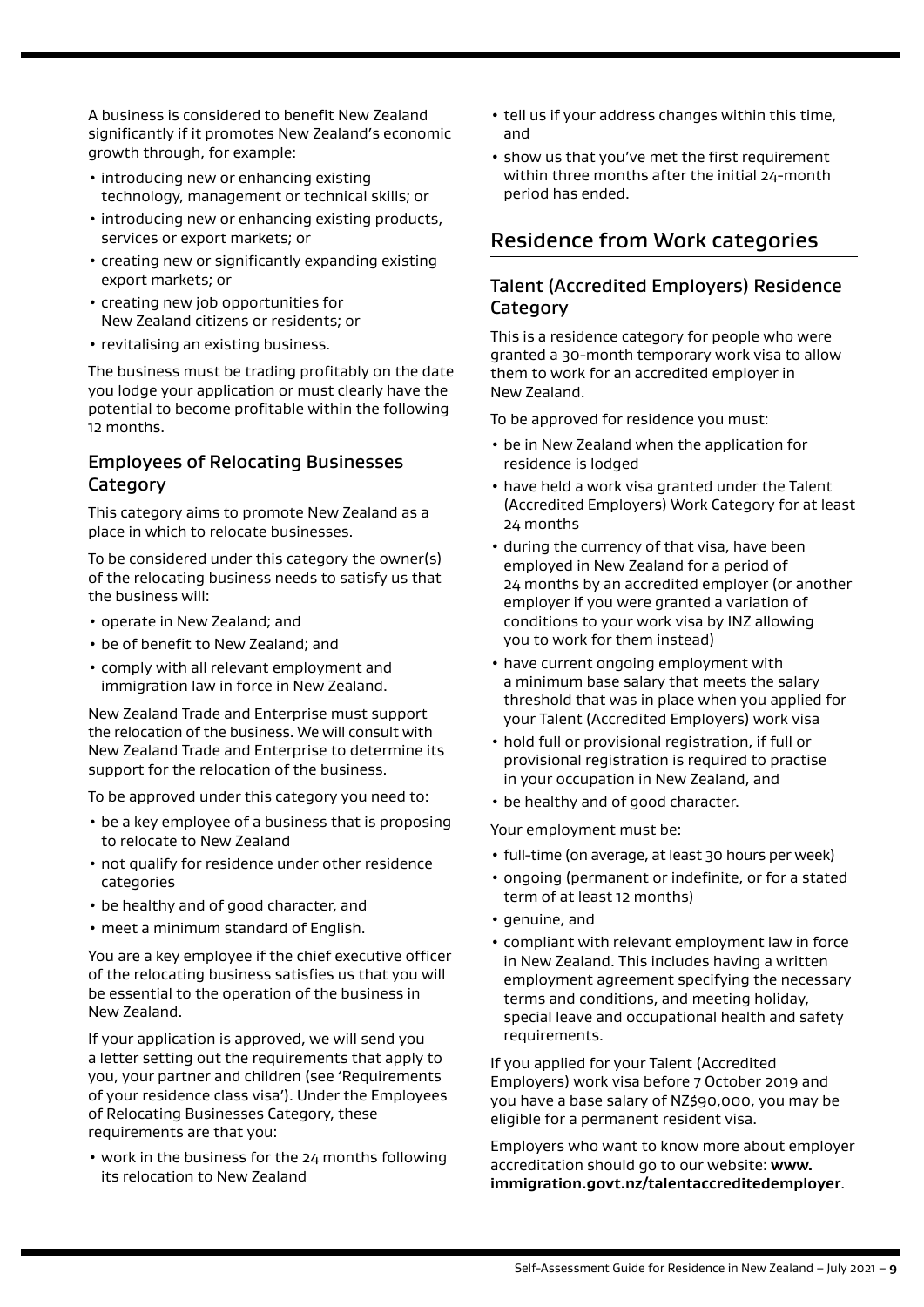### <span id="page-9-0"></span>Talent (Arts, Culture and Sports) Residence Category

This is a residence category for people with exceptional talent in a field of art, culture or sport who were sponsored by a New Zealand art, cultural or sporting organisation for a 30-month open temporary work visa allowing them to be actively engaged in their field in New Zealand.

To be approved you must:

- be in New Zealand when the application for residence is lodged
- have held a work visa granted under the Talent (Arts, Culture and Sports) Work Category for at least 24 months
- during the currency of that visa, have been actively engaged in your field of art, culture or sport throughout a period of 24 months in New Zealand
- be sponsored for residence by a New Zealand organisation of national repute in your field (see below)
- still be prominent in your field
- show that your continued presence in New Zealand will enhance the quality of New Zealand's accomplishments and participation in your field of art, culture or sport
- be healthy and of good character, and
- not have applied for or been granted any social welfare benefits in New Zealand.

A New Zealand organisation of national repute is defined as:

- a New Zealand organisation that has a nationally recognised record of excellence in a field of art, culture or sport, or
- a New Zealand organisation that has a nationally recognised record of excellence in fostering exceptional talent in a field of art, culture or sport.

You must provide a completed *Talent (Arts, Culture and Sports) Sponsorship Form (INZ 1091)* from an organisation of national repute with your application for residence. Either the organisation or an individual citizen or residence class visa holder must agree to sponsor you for residence, and undertake to provide you with financial support and accommodation during the first two years of your residence, if this should be necessary.

Arts, cultural or sporting organisations that want to know more about sponsoring applicants under the Talent (Arts, Culture and Sports) Work Category should see our *Talent (Arts, Culture and Sports) Sponsorship Form*.

### Long Term Skill Shortage List Residence Category

This is a residence category for people who were granted a 30-month work visa to allow them to work for an employer in New Zealand in an occupation on the Long Term Skill Shortage List.

To be approved for residence you must:

- have held a work visa granted under the Long Term Skill Shortage List Work Category for at least 24 months; and
- currently have employment (see below) with a minimum base salary of NZ\$45,000 that is in either:
- the occupation for which you were granted a work visa under the Long Term Skill Shortage List Work Category, or
- an occupation which is listed on the Long Term Skill Shortage List at the time your application for residence is made, and
- hold full or provisional registration, if full or provisional registration is required to practise in that occupation in New Zealand, and
- be healthy and of good character.

Your employment must be:

- full-time (on average, at least 30 hours per week)
- ongoing (permanent or indefinite, or for a stated term of at least 12 months)
- genuine, and
- compliant with relevant employment law in force in New Zealand. This includes having a written employment agreement specifying the necessary terms and conditions, and meeting holiday, special leave and occupational health and safety requirements.

To find out which occupations are included on the current Long Term Skill Shortage List, visit our website **[www.immigration.govt.nz/ltssl](https://www.immigration.govt.nzwww.immigration.govt.nz/ltssl)**.

### Religious Worker instructions

This is a residence category for people who hold a work visa under Religious Worker instructions.

To be approved for residence under Religious Worker instructions you must:

- have genuine, ongoing New Zealand-based religious work with a sponsoring organisation whose primary purpose is advancing religion, and
- have held a work visa under Religious Worker instructions for at least three years, and
- have training and/or experience in religious work of at least five years, and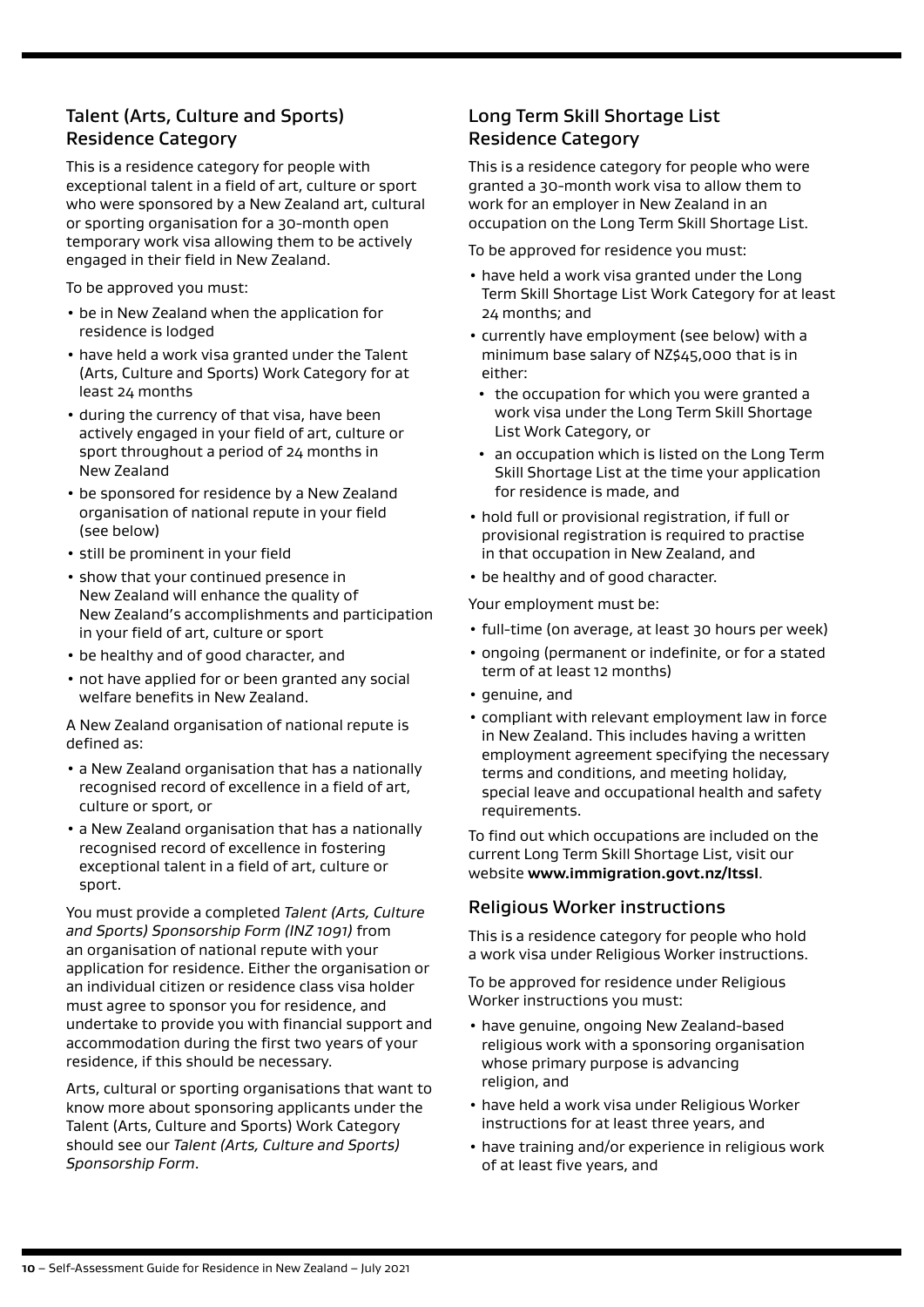- be aged 55 years or under at the time you apply for residence, and
- meet the minimum English language requirements (see *English Language Information (INZ 1060)* for full requirements and information on how to meet them), and
- be healthy and of good character.
- A sponsoring organisation must:
- be a charity registered with Charities Services with a primary purpose of advancing religion, and
- agree to sponsor you for a period of at least five years (including maintenance, accommodation and repatriation (if required)), and provide evidence of their financial ability to sponsor you for this period, and
- provide evidence of a genuine and long-term need for a religious worker. Evidence may include, for example, a statement from the sponsoring organisation or its governing body, with information about growth or expansion of the organisation and/or the religious services/ activities the sponsoring organisation provides; and
- provide a copy of an employment agreement or a description of the religious work you are being sponsored to undertake.

# FAMILY SPONSORED STREAM

The purpose of the Family Sponsored stream is to help reunite families in New Zealand by granting residence to the family members of New Zealand citizens and residents.

The Family Sponsored stream includes the Partnership, Dependent Child, Parent and Parent Retirement residence categories. For information about the Parent Retirement Category, see the *Parent Retirement Category Guide (INZ 1171)*.

### Family Category

### Partnership Category

This category is for people who have a New Zealand resident or citizen partner and want to come to live in New Zealand with them. The minimum requirements for recognition of partnerships apply to all residence applications.

#### Minimum requirements for recognition of partnerships

To be granted residence in New Zealand you and your partner need to prove you:

• are living together (and have been for a minimum of 12 months) in a genuine and stable relationship

- are both aged 18 years or older (or can provide evidence of parental/guardian/other consent if either of you are 16 or 17 years of age)
- met each other prior to your application being made, and
- are not close relatives according to Schedule 2 of the Marriage Act 1955 or Schedule 2 of the Civil Union Act 2004. (These Acts are available on the internet at **[www.legislation.govt.nz](https://www.immigration.govt.nzwww.legislation.govt.nz)**.)

#### Is my partner eligible to support me?

If you are applying for residence under the Partnership Category, you need to be supported by your New Zealand partner. Your partner is not eligible to support you if they:

- have been convicted at any time of any offence involving domestic violence or of a sexual nature prior to the date the application is made (unless granted a character waiver), or
- were the perpetrator of an incident of domestic violence which has resulted in the grant of a residence class visa to a person under the category for victims of domestic violence, or
- have been included as a partner in or supported an application where a residence class visa was granted on the basis of a partnership in the five years immediately preceding the date the current application is made, or
- have been included as a partner in or supported more than one previous application where a residence class visa was granted on the basis of a partnership.

Note: A residence class visa is considered to have been granted on the basis of a partnership if the New Zealand partner:

- previously supported a successful application under the Partnership Category, or
- was the principal applicant in a successful application under the Partnership Category
- was the principal applicant in any successful residence class visa application that included a secondary applicant partner who was also granted residence, or
- was granted residence as the partner of a principal applicant in any residence class visa application.

#### New Zealand residence requirements

Your partner will need to show us that New Zealand is their primary place of residence. When your application is made and assessed they should:

- hold a valid New Zealand or Australian passport, or
- hold a New Zealand residence class visa.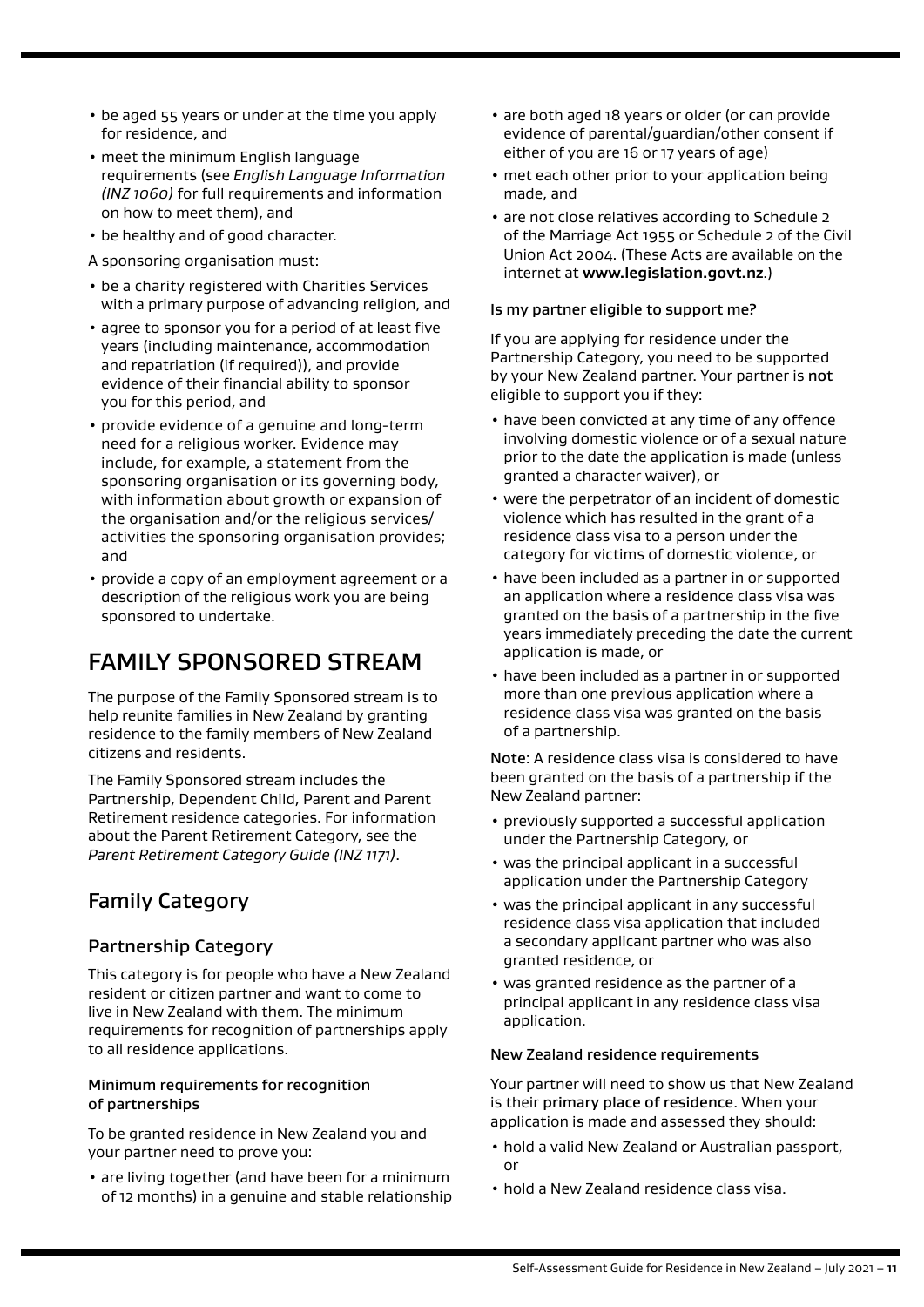#### <span id="page-11-0"></span>Permanent resident visa

You may be eligible for a permanent resident visa if you:

- meet all the other requirements under the Partnership Category
- have a New Zealand citizen partner who has been residing outside New Zealand for a period of five years, and
- have been living together in a genuine and stable relationship for at least five years.

### Parent Category

The Parent Category allows parents of New Zealand residents or citizens to apply for residence. You need to submit an Expression of Interest and be invited to apply before you can make an application. For more information on the Parent Category, please also see the *Parent Category Guide (INZ 1207)*.

#### How does the Parent Category work?

#### *The requirements*

To be eligible under this category you need to meet all of the requirements to:

- be of good health,
- be of good character,
- have no dependent children,
- have a reasonable standard of English see *English Language Information (INZ 1060)* for full requirements and information on how to meet them (alternatively, you can agree to pre-purchase English for Speakers of Other Languages (ESOL) tuition),
- have an adult child who is a New Zealand citizen or resident, who is also an eligible sponsor, and
- have one or two sponsors that meet sponsorship income requirements.

For current minimum income figures, please visit our website.

#### *Eligible sponsors*

Amongst other things, to be an eligible sponsor your adult child and their partner (if joint income is used) must:

- have been a New Zealand resident or citizen for at least three years before you apply for residence,
- be ordinarily resident in New Zealand and have spent at least 184 days in New Zealand in each of the three years immediately before you apply for residence, and

• for the first ten years of your residence in New Zealand, undertake to ensure your maintenance in New Zealand and that you have suitable accommodation, and to pay for any costs of your deportation or repatriation, should it be necessary.

If costs are incurred by the Crown or a third party as a result of your sponsor breaching their sponsorship undertakings, you will be deemed to have breached the conditions of your visa and may become liable for deportation. These costs will also be considered to be a debt owed by the sponsor, and the sponsor will be liable to be pursued by the Crown or the third party to recover this debt.

#### The process

#### *Step one: You submit an Expression of Interest*

You complete and send us an Expression of Interest form. You can get the form from the INZ website, **[www.immigration.govt.nz](https://www.immigration.govt.nzwww.immigration.govt.nz)**. In this you will tell us about your health, character, age, English language ability, as well as the specific requirements of the Parent Category. When it is complete, submit it to INZ with the correct fee.

To find out how much to pay, payment method and where to send your Expression of Interest form see: **[www.immigration.govt.nz\fees](http://www.immigration.govt.nz\fees)**. You should not send any other documentation with your Expression of Interest form.

#### *Step two: We select Expressions of Interest*

Expressions of Interest are submitted into the Pool and periodically selected based on date order.

Expressions of Interest can stay in the Pool for an extended period of time.

Once your Expression of Interest has been selected from the Pool and checked, you may be invited to lodge an application for residence. Checking will generally involve assessing whether the claims you have made in your form appear to meet the requirements of the category.

If, while your Expression of Interest is in the Pool, there is a change in your circumstances or in the information that you have provided to INZ, you must inform INZ. If any information is found to be false or misleading, we may choose not to invite you to apply for residence or your residence application may be declined should you be invited to apply based on that information.

#### *Step three: We invite you to apply for residence*

If you have been successful, we send you:

- an official Invitation to Apply for residence
- a copy of your *Parent Category Expression of Interest Form (INZ 1202)*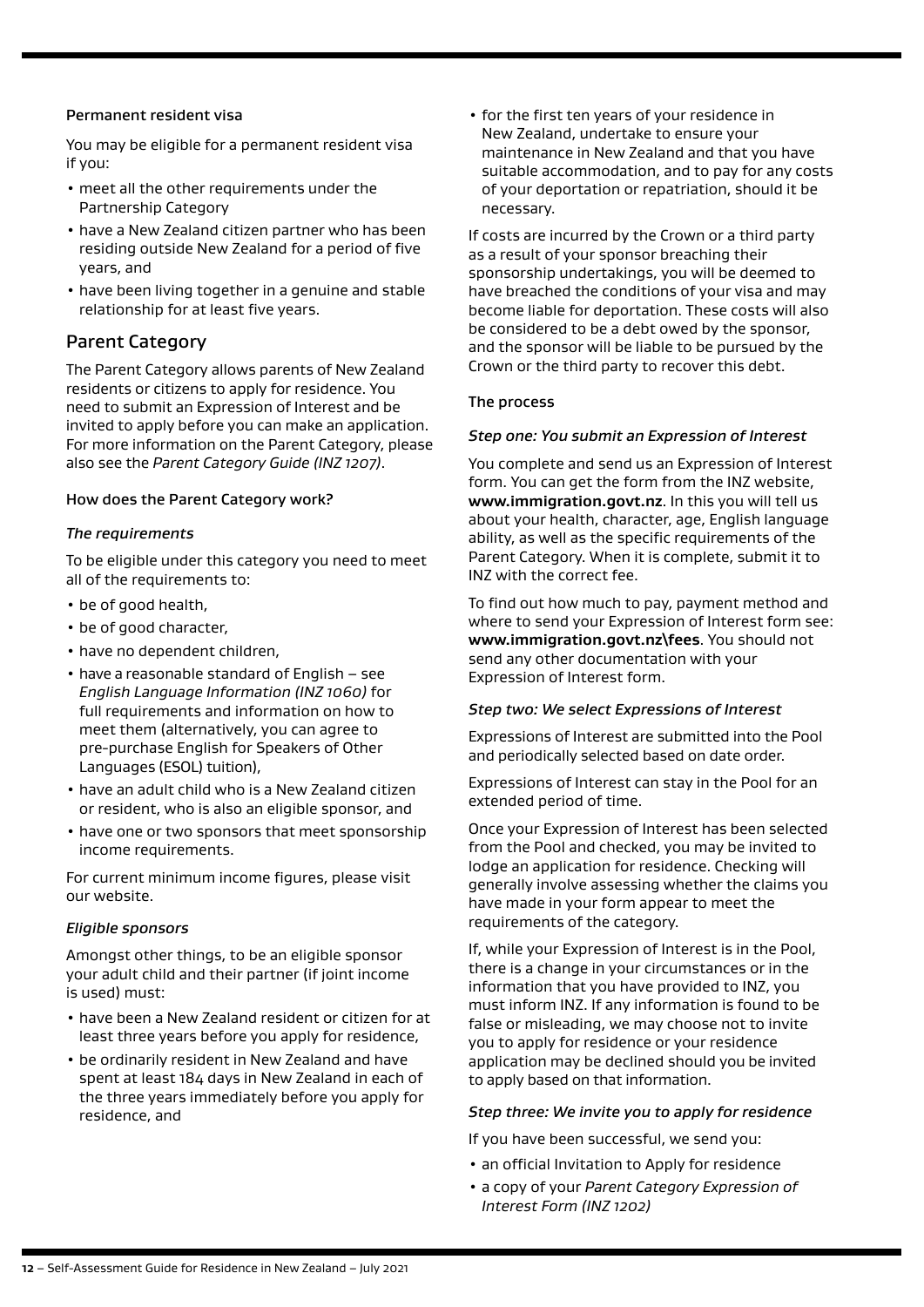- a *Parent Category Residence Application (INZ 1206)*, and
- a *Sponsorship Form for Residence (INZ 1024)*.

At this stage, you will need to check the Expression of Interest form, complete the application form, and get your sponsor to complete the sponsorship form. Send us all of these forms, with the appropriate application fee and immigration levy\* and all the necessary documentation to support your application, such as passports, birth certificates and financial documents (original documents or certified copies).

#### *Step four: Decision-making*

We assess your application for residence against residence instructions. We also fully verify everything you have told us in your Expression of Interest. Depending on whether you are able to demonstrate you meet the requirements of the Parent Category, you may have your application approved in principle.

#### *Step five: Granting residence*

If your application is approved in principle, you may need to submit your passport to Immigration New Zealand.

### Dependent Child Category

This category is for people who are dependent children of a New Zealand citizen or resident and who want to live permanently in New Zealand. Some children of New Zealand citizens or residents are New Zealand citizens by birth or descent. If you are a citizen, you do not need to apply for residence. Check the Department of Internal Affairs website (www.dia.govt.nz) for information about who is a New Zealand citizen.

You may be granted residence if:

- you are aged 17 or younger
- you are single, and
- your parent(s) are lawfully and permanently in New Zealand.

OR

- you are aged 18 to 24 years
- you are single
- you have no children of your own, and
- your parent(s) are lawfully and permanently in New Zealand.

If you are aged 21 to 24 years, you must be totally or substantially reliant on an adult for financial support (whether or not that adult is your parent, and whether or not you are living with that adult).

You must also:

- have been born or adopted before your parents applied for residence, and been declared on your parents' application for residence, or
- have been born after your parents applied for residence, or
- have been adopted by your parents as a result of a New Zealand adoption or an overseas adoption recognised under New Zealand law.

Your parent(s) are lawfully and permanently in New Zealand if they are:

- citizen(s) of New Zealand, or
- the holder(s) of a New Zealand residence class visa, or
- citizen(s) of Australia living in New Zealand.

### Custody or visitation rights

If you are under 16 years of age and you have a parent living outside New Zealand, your parent in New Zealand must provide evidence that the custody or visitation rights of the parent living outside New Zealand will not be breached by your coming to live in New Zealand.

# INTERNATIONAL/ HUMANITARIAN STREAM

The purpose of the International/Humanitarian stream is to fulfil New Zealand's obligations as a good international citizen. Included in this stream are United Nations mandated refugees who are approved under the annual Refugee Quota and asylum seekers who claim refugee status in New Zealand.

The categories in this stream are:

- Refugee Family Support Category
- Pacific Access Category
- Samoan Quota Scheme
- victims of domestic violence, and
- various other special policies for specific countries.

This application fee and immigration levy is in addition to the fee for your Expression of Interest.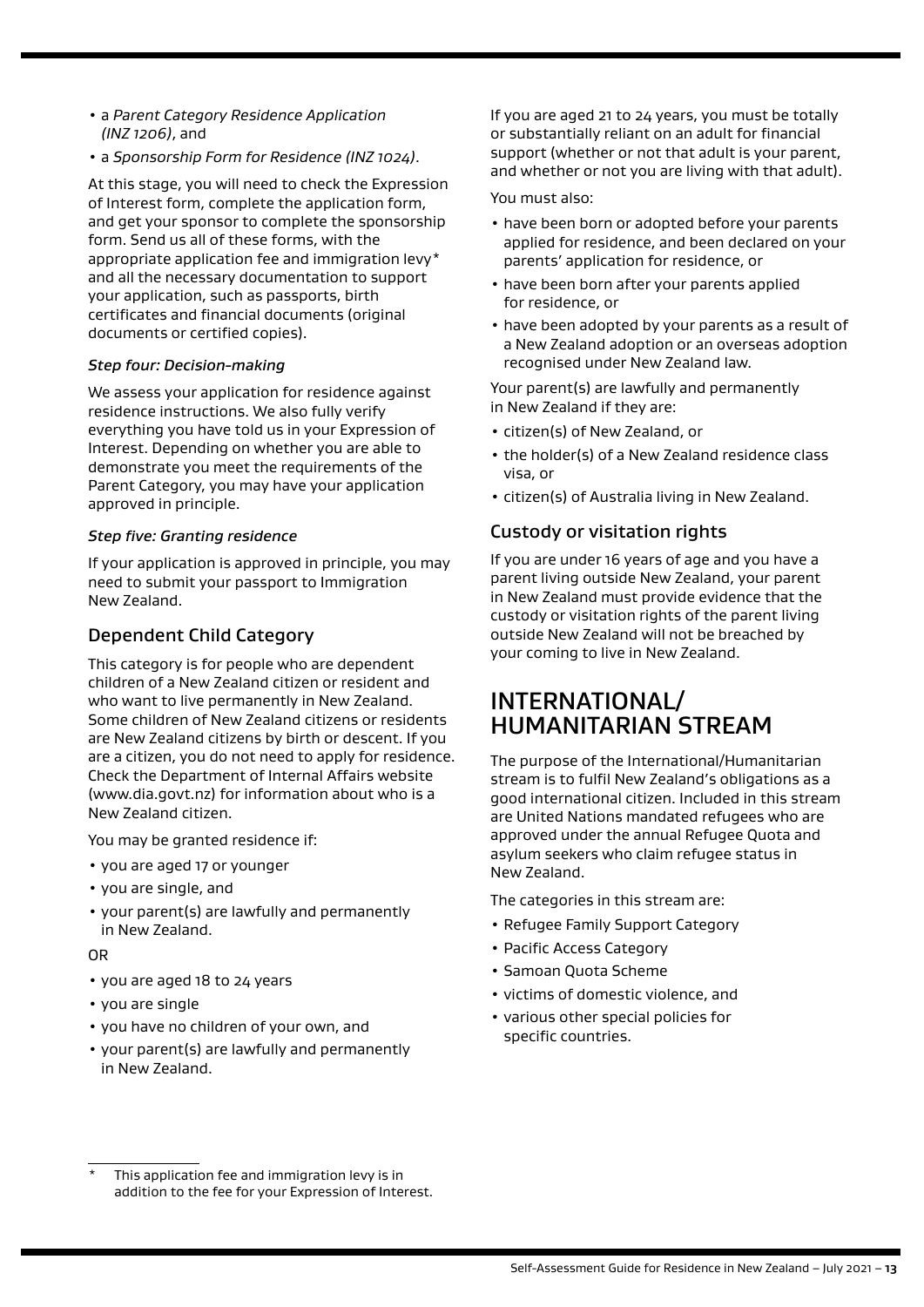# Refugee Family Support Category

The Refugee Family Support Category allows for a number of refugees' family members to be considered for residence in New Zealand each year. You may only lodge an application for residence under this category if your New Zealand sponsor's registration was selected from the tier one or two queues and you are invited to apply.

You (and your partner and/or dependent children) may be granted residence under the Refugee Family Support Category if:

- your sponsor meets the 'eligible sponsor' requirements (see below)
- you are not eligible for residence in New Zealand under any other residence category
- you are healthy and of good character, and
- you apply within 12 months of us writing to your sponsor advising that their registration has been selected from the tier one or two queue.

### Two-tier registration system for sponsors

Registrations from tier one sponsors will be given first access to the available places under the Refugee Family Support Category by entry into the tier one queue.

Registrations are selected from the tier one queue in order of their entry into that queue until the available number of places is met.

If the annual number of places available is not filled by people included in tier one registrations from the queue, INZ will call for registrations from tier two sponsors within a specified period.

### Eligible sponsors

An eligible sponsor is a New Zealand citizen or resident who:

- was granted residence in New Zealand because they were a refugee
- has never sponsored any other principal applicant under the Refugee Family Support Category (or Refugee Family Quota), and
- is in New Zealand.

### Tier one sponsors for the queue

Tier one sponsors may sponsor their parent, grandparent, grandchild, uncle, aunt, nephew, niece, adult sibling or adult child, and that person's partner and/or dependent children.

Tier one sponsors must:

- be an eligible sponsor, and
- have no 'family member' who is eligible for residence in New Zealand under any other category of residence instructions, and either
- have no 'immediate family' living lawfully and permanently in New Zealand, or
- be the 'sole carer' of a dependent relative or relatives in New Zealand and have no other 'immediate family' in New Zealand (the cared-for relative must also have no other 'immediate family' in New Zealand).

#### Tier two sponsors for the queue

Tier two sponsors may sponsor their parent, adult sibling, adult child, or grandparent (if that grandparent is the sponsor's legal guardian), and that person's partner and/or dependent children.

Tier two sponsors must:

- have been a New Zealand citizen or residence class visa holder for at least three years before lodging their registration
- have spent a total of 184 days or more in New Zealand in each of those three years
- have no other 'family member' who is eligible for residence in New Zealand under any other category of residence instructions, and
- be an eligible sponsor.

For more information about lodging a registration under the Refugee Family Support Category, see *Refugee Family Support Category Tier One Sponsor Registration Form (INZ 1094)*, *Refugee Family Support Category Tier Two Sponsor Registration Form (INZ 1192)*, or visit **[www.immigration.govt.nz](https://www.immigration.govt.nzwww.immigration.govt.nz)**.

Note: potential applicants who are in New Zealand, must be here lawfully and not have claimed refugee status in New Zealand to be eligible to be included in a sponsor's registration.

### Pacific Access Category

The Pacific Access Category (PAC) allows a quota of Fijian, Tongan, Tuvaluan, and Kiribati citizens to be granted residence in New Zealand each year.

This category is run by ballot. You can only apply for residence under this category if you lodged a registration during the annual registration period and your registration was drawn from the ballot. (The only exception to this is if the annual quota of places is not filled by applicants drawn from the ballot. See 'Unfilled places'.)

You may qualify for residence under this category if:

- you are a citizen of Fiji, Tonga, Tuvalu or Kiribati
- your registration is drawn from the ballot
- you lodge your application for residence under the PAC within eight months of us writing to you advising that your registration has been drawn from the ballot (or within the time frame specified by INZ)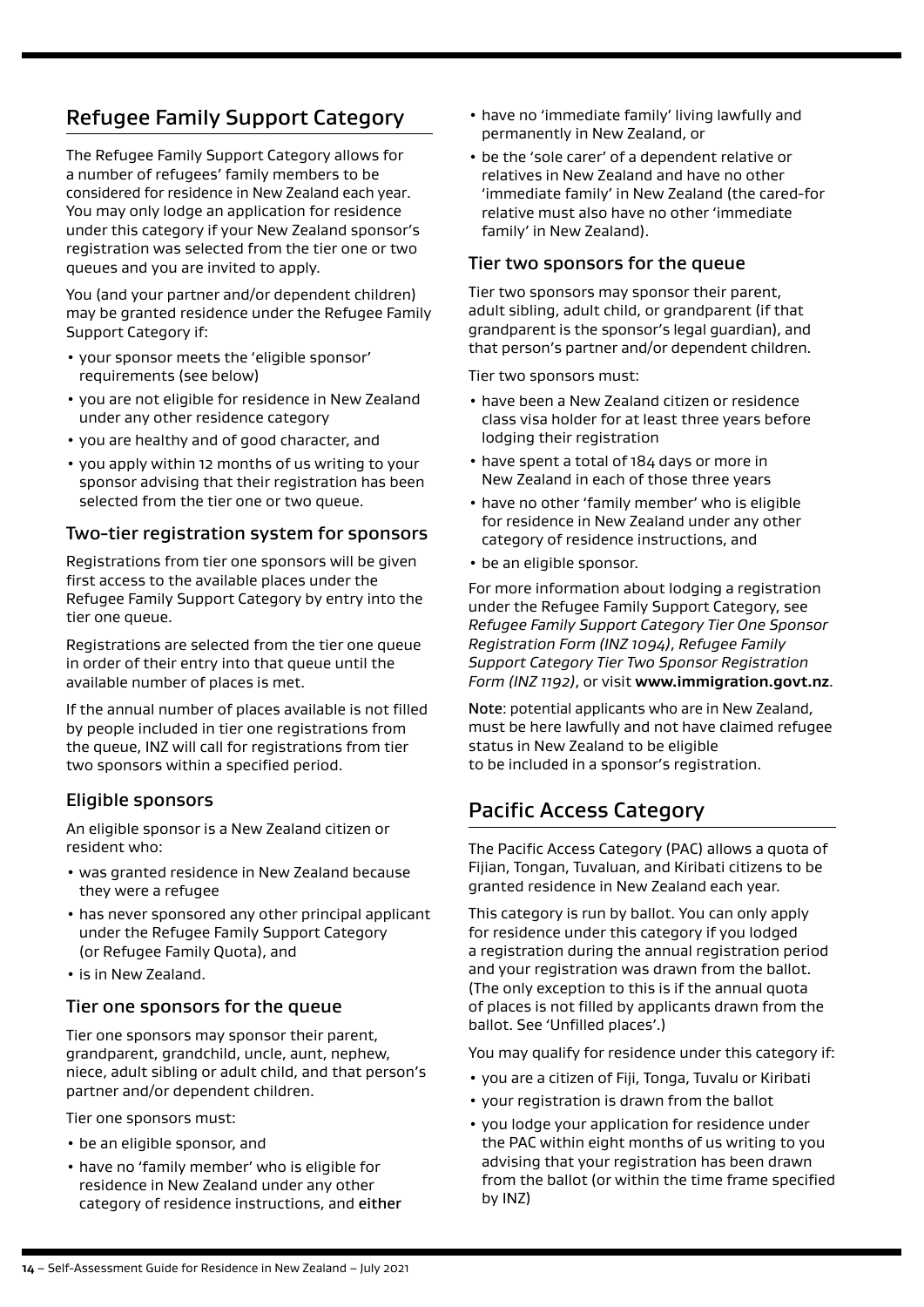- <span id="page-14-0"></span>• you were aged between 18 and 45 years inclusive at the registration closing date
- you or your partner have an acceptable offer of employment in New Zealand
- you meet a minimum level of English language ability
- you meet a minimum level of income (if you have dependent children), and
- you meet health and character requirements.

Any partner and/or dependent children who are included in your application must also meet health and character requirements.

If you are a citizen of Tonga, you must either be in Tonga or lawfully in New Zealand when you apply for residence under this category. You must also have been born in Tonga or born overseas to a Tongan citizen who was born in Tonga.

If you are a citizen of Kiribati, you must either be in Kiribati or Fiji or lawfully in New Zealand when you apply for residence under the PAC. You must also have been born in Kiribati or born overseas to a Kiribati citizen who was born in Kiribati.

If you are a citizen of Tuvalu, you must either be in Tuvalu or Fiji or lawfully in New Zealand when you apply for residence under the PAC. You must also have been born in Tuvalu or born overseas to a Tuvaluan citizen who was born in Tuvalu.

If you are a citizen of Fiji, you must either be in Fiji or lawfully in New Zealand when you apply for residence under the PAC. You must also have been born in Fiji or born overseas to a Fijian citizen who was born in Fiji.

### Acceptable offers of employment

The offer of employment can be for either you or your partner (if they are included in your application, and you meet all the requirements of our Partnership Instructions). Offers of employment may be in either a skilled or unskilled occupation but at least one must be:

- for ongoing employment (permanent, indefinite or for a stated term of at least 12 months)
- for full-time work (averaging at least 30 hours per week)
- current at the time we assess your application and grant you residence
- genuine
- for a position that is paid by salary or wages (positions of self-employment or payment by commission and/or retainer are not acceptable)
- accompanied by evidence of full or provisional registration, if full or provisional registration is required by law to take up the offer, and
- compliant with relevant employment law in force in New Zealand. This includes having a written employment contract specifying the necessary terms and conditions, and meeting holiday, special leave, minimum wage, and occupational health and safety requirements.

### Minimum income requirement

If you have dependent children you will have to show that you will meet a minimum income requirement to ensure that you can support yourself and your dependants if you come to New Zealand. If your partner has a job offer, their salary or wages may also be taken into account. For the current figure, go to **[www.immigration.govt.nz](https://www.immigration.govt.nzwww.immigration.govt.nz)**.

If you and your partner both have an offer of employment in New Zealand, both of your wages or salaries may be taken into account when determining if the minimum income requirement is met, provided (at the time the application is assessed) an immigration officer is satisfied that your relationship meets our minimum requirements for recognition of partnerships (see Partnership Instructions). The second offer of employment must meet all the requirements for an acceptable offer of employment except the requirement that the offer be for full-time employment.

### Minimum English language requirement

For you to meet the minimum level of English ability, an immigration officer must be satisfied that you are able to read English, understand and respond to questions in English, and maintain an English language conversation about yourself, your family or your background.

### Unfilled places

If the annual quota of places under the PAC is not filled by applicants drawn from the ballot, we will call for residence applications from any citizens of the PAC countries who are lawfully in New Zealand with a job offer. Applicants must also meet all other residence criteria, as listed above.

For more information see our *Registration Form for Pacific Access Category (INZ 1092)*.